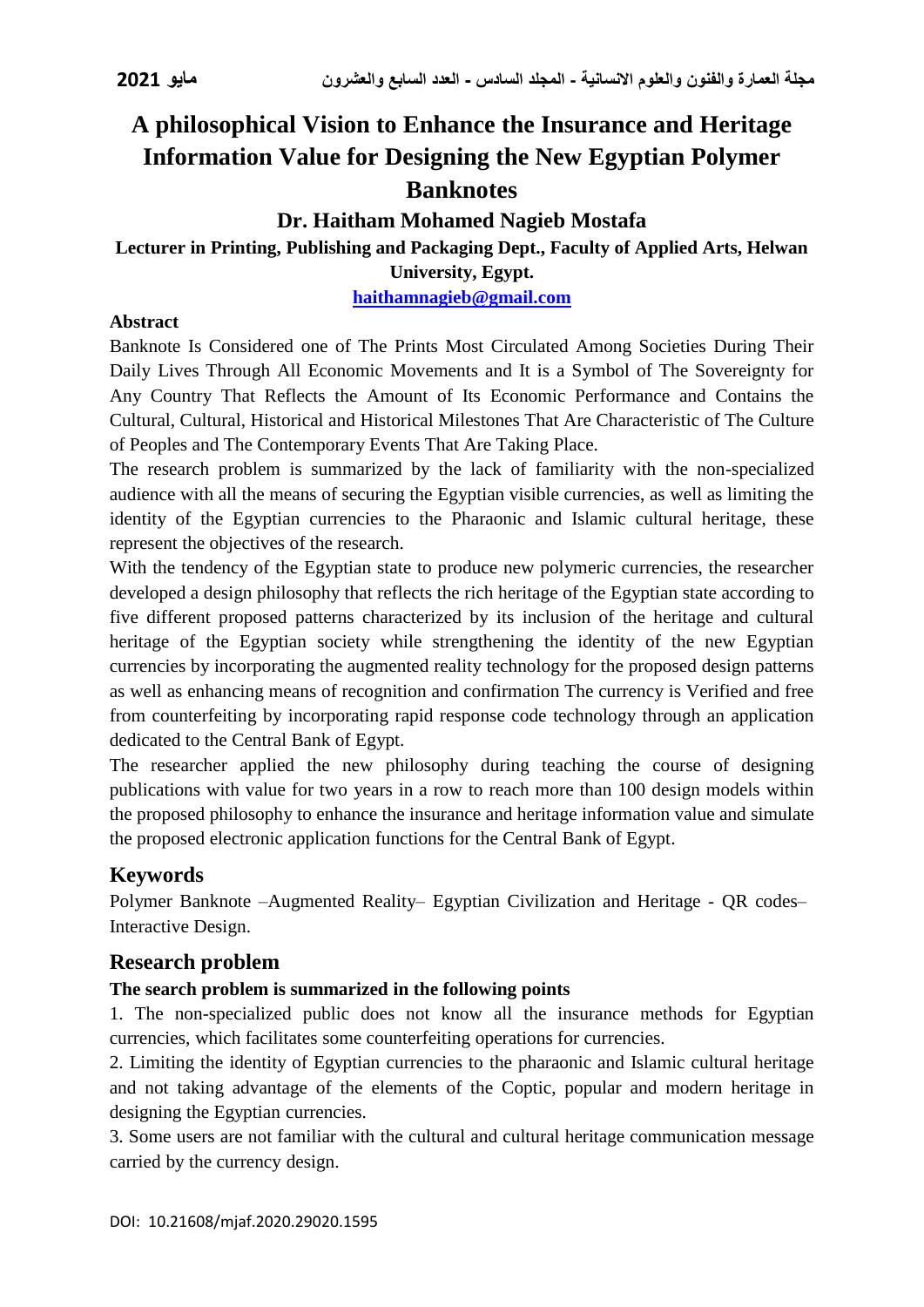#### **Research Aims**

The researcher aims to:

1. Reinforcement of insurance methods for the new Egyptian polymeric currencies that the Central Bank announced that it was going to issue in an easy way to identify to the nonspecialized public by incorporating the QR codes associated with the special serial number of each currency through an application dedicated to the Central Bank.

2. Enhancing the heritage information value to increase awareness of the cultural, heritage and civilizational components that make up the design of the new Egyptian polymeric currencies by incorporating augmented reality technology for coin design that is used in tourism promotion.

3. Propose a new design philosophy that brings together the rich aspects of the Egyptian cultural and rich heritage according to five proposed patterns.

#### **Research Importance**

1. Adding a new insurance method for Egyptian currencies, whether paper or new polymeric currencies to be issued, easy to verify by the ordinary, non-specialized public.

2. The use of the Egyptian currency as a tourist promotional tool for the Egyptian civilizational, cultural and cultural heritage, enhanced with enhanced virtual reality technologies.

3. Promote the design philosophy of the new Egyptian polymeric currencies.

#### **Research Hypotheses**

The analysis of the heritage significance associated with the identity of the Egyptian heritage enables the creation of design alternatives for Egyptian currencies with the possibility of insurance and information enhancement for the user.

#### **Methodology**

The researcher used the descriptive analytical approach to the insurance techniques currently available and used for how to integrate augmented reality and rapid response codes in the design of Egyptian currencies and the experimental approach in designing proposed models for the new Egyptian work.

#### **Research themes**

#### **First: The Theoretical& Analytical Framework**

To achieve the goals of the research, the researcher estimated the theoretical and analytical study to

- 1. Egyptian Banknotes Insurance Levels.
- 2. QR CODE.
- 3. Augmented Reality.

#### **Second: The Practical Framework**

1. Questionnaire to get to know the public's awareness of the Egyptian currency insurance means, the result is shown in the next figure.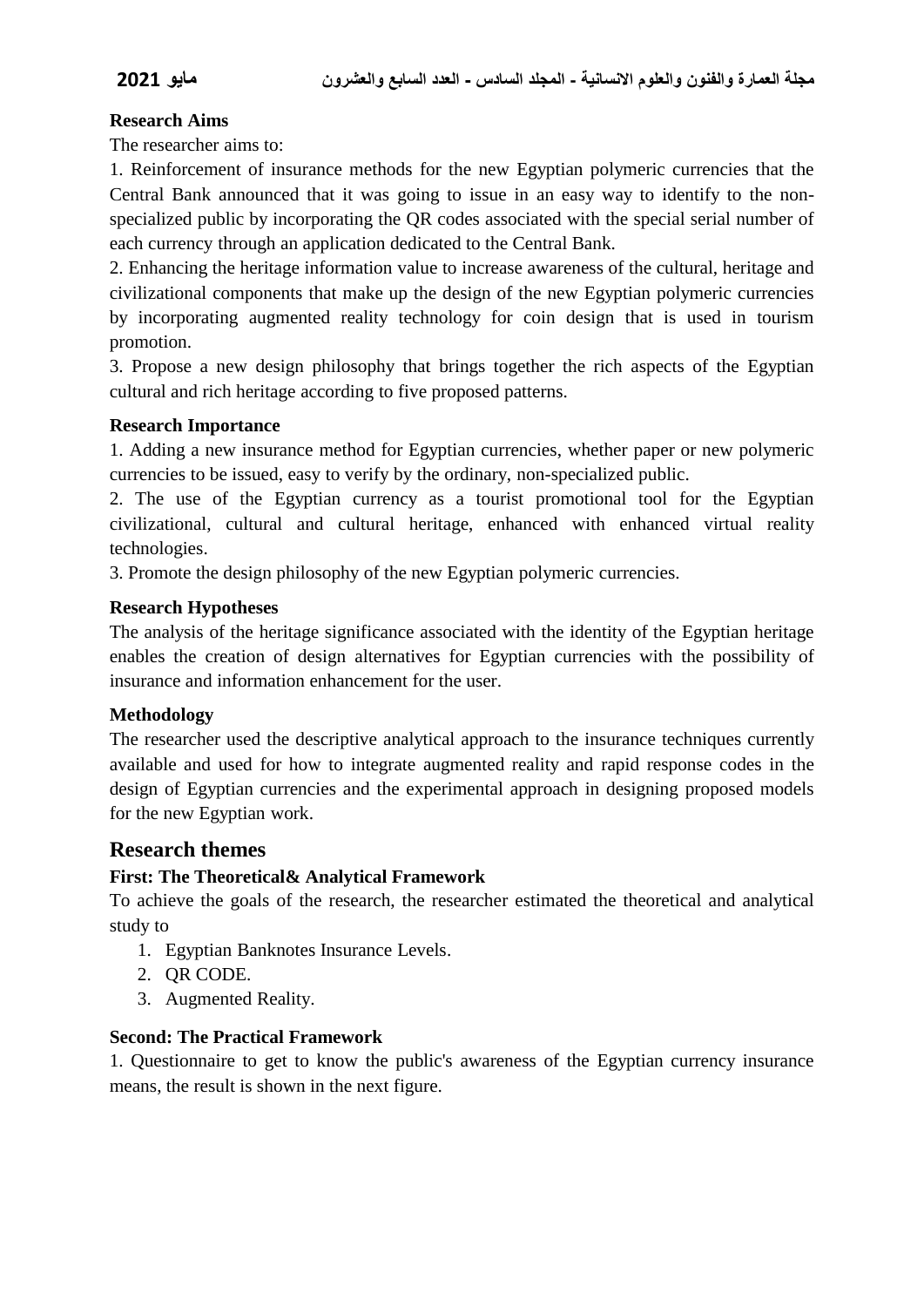



2. An analysis of the culture and cultural heritage of the Egyptian currencies.

## **The results**

Identity the design of the Egyptian currency which is distinguished by the Islamic heritage in terms of the integration of colors, motifs and portraiture, the main in the design of the face of the currency and the Pharaonic heritage in the design of the back of the currency except for the category of 25 piasters, the back of the coin with the distinctive eagle of the flag of the Arab Republic of Egypt and thus the researcher reached not to exploit the design. The identity of the Egyptian currency for the Coptic, popular and modern heritage, which is considered part of the identity of Egyptian society.

3. Questionnaire of a person on public awareness of the culture and cultural heritage of the



Egyptian currencies, the result is shown in the next figure.

4. A proposed design philosophy for designing the new Egyptian polymeric Currency.

The researcher has applied a design philosophy for the identity of the new Egyptian polymeric currencies to be produced and the researcher has applied it in teaching to the approach to designing publications of value for the third and fourth year for the two years in a row for the academic year 2017-2018 and the academic year 2018-2019 for the Department of Printing, Publishing and Packaging, Faculty of Applied Arts, Helwan University and the Department of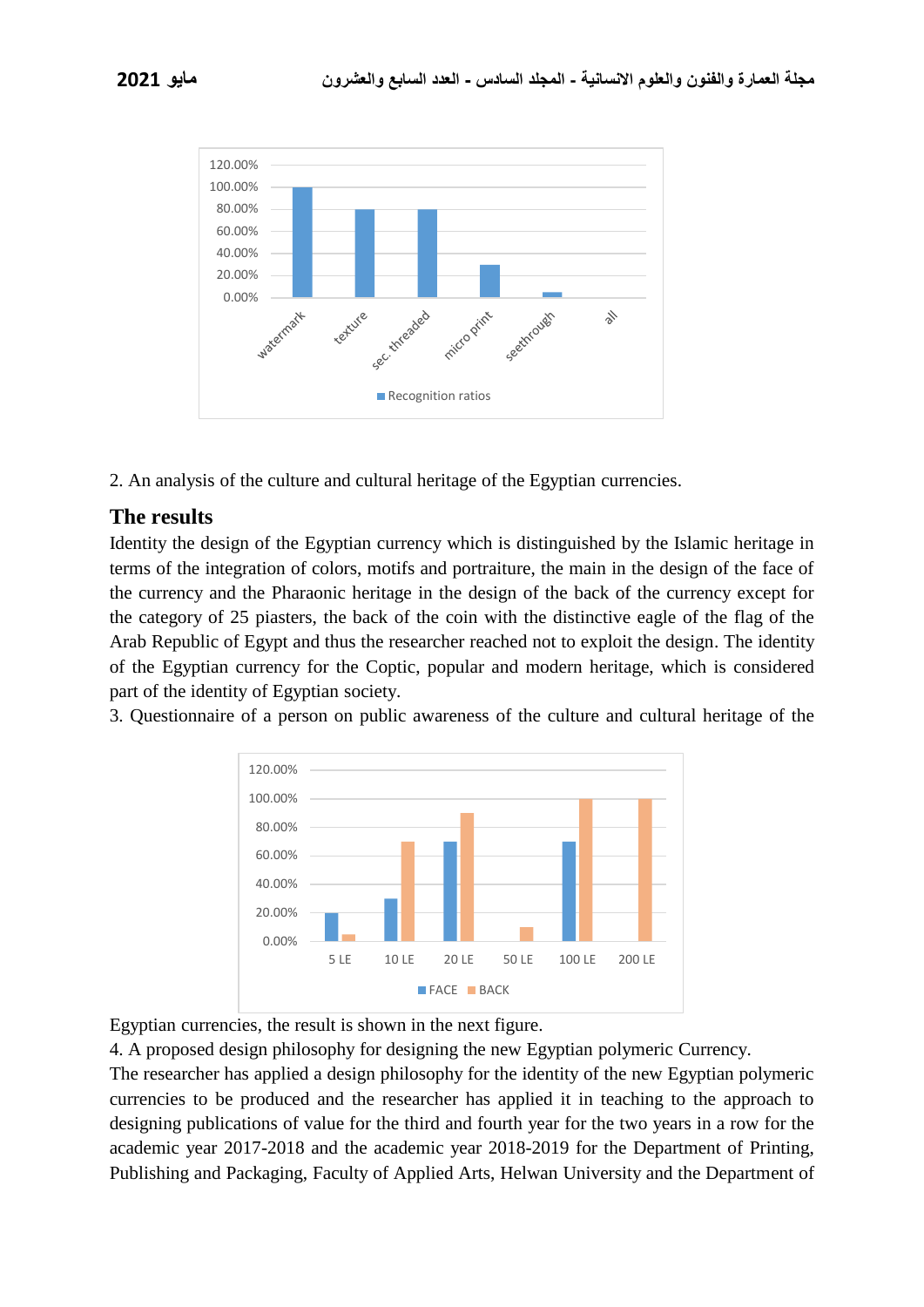Printing and Publishing and packaging at the Higher Institute of Applied Arts, Fifth Avenue, with a result of more than 100 proposed new designs for designing the new Egyptian polymeric currency with an Egyptian cultural and heritage identity with the integration of augmented reality technologies and rapid response codes following the next steps in teaching the course.



5. Simulating the proposed model to be applied to enhance the insurance and heritage information value.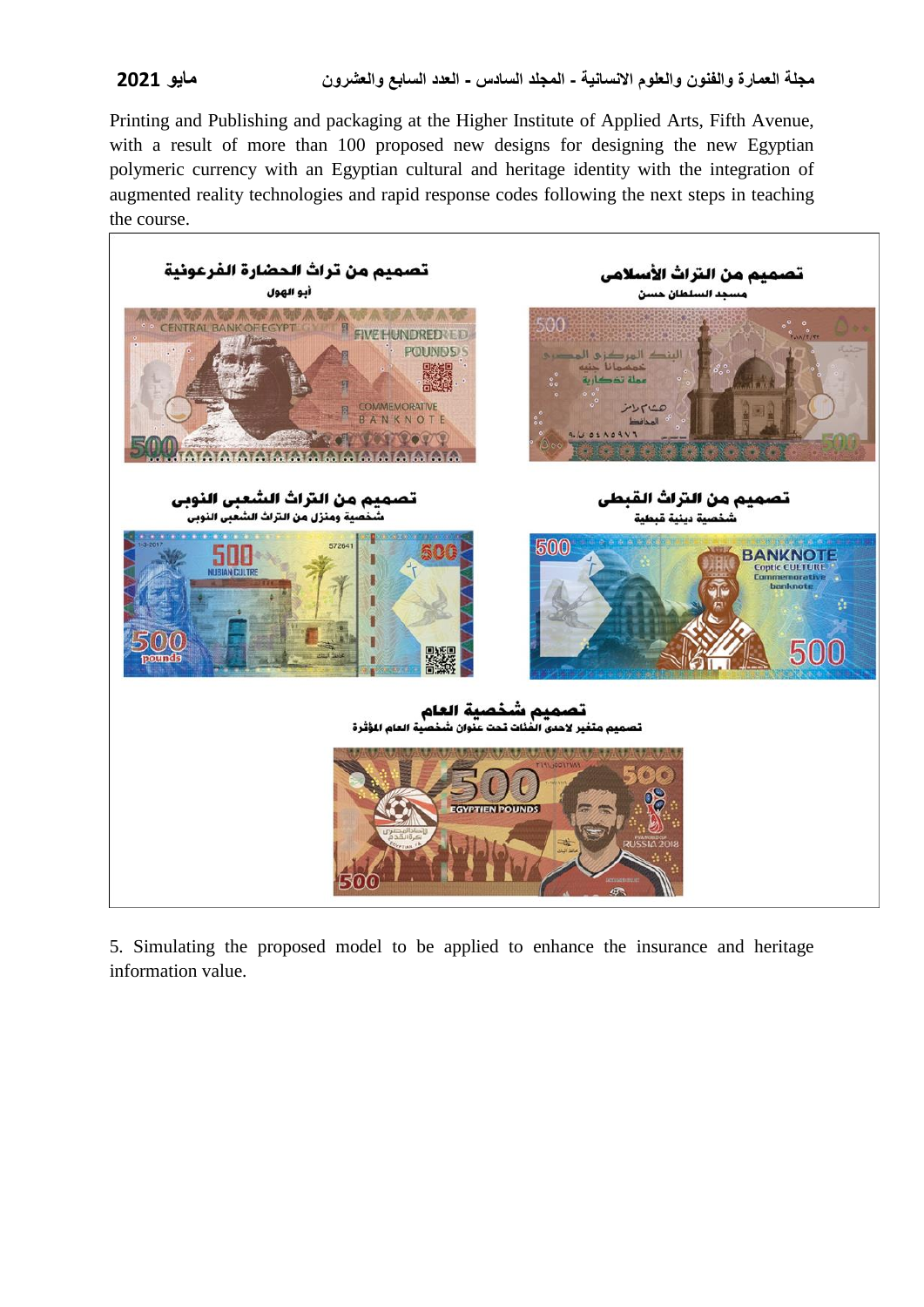



### **Results**

1. The non-specialized user relies heavily on the watermark and currency texture only to ensure the correctness and safety of the currency and the lack of information related to all insurance methods visible to the Egyptian currencies.

2. The public lack of awareness of the currencies on the cultural components that make up the design of Egyptian currencies.

3. The researcher has developed a philosophy for designing the new polymeric currencies to be produced according to five heritage patterns characterized by their coverage of the diverse and rich Egyptian heritage of the Egyptian society and applied it to many design models while teaching the course of designing publications with value for two academic years in a row and obtaining more than 100 design models of student work .

4. The researcher implemented a simulation model for an electronic application of the Central Bank of Egypt with the aim of enhancing the insurance and heritage information value of